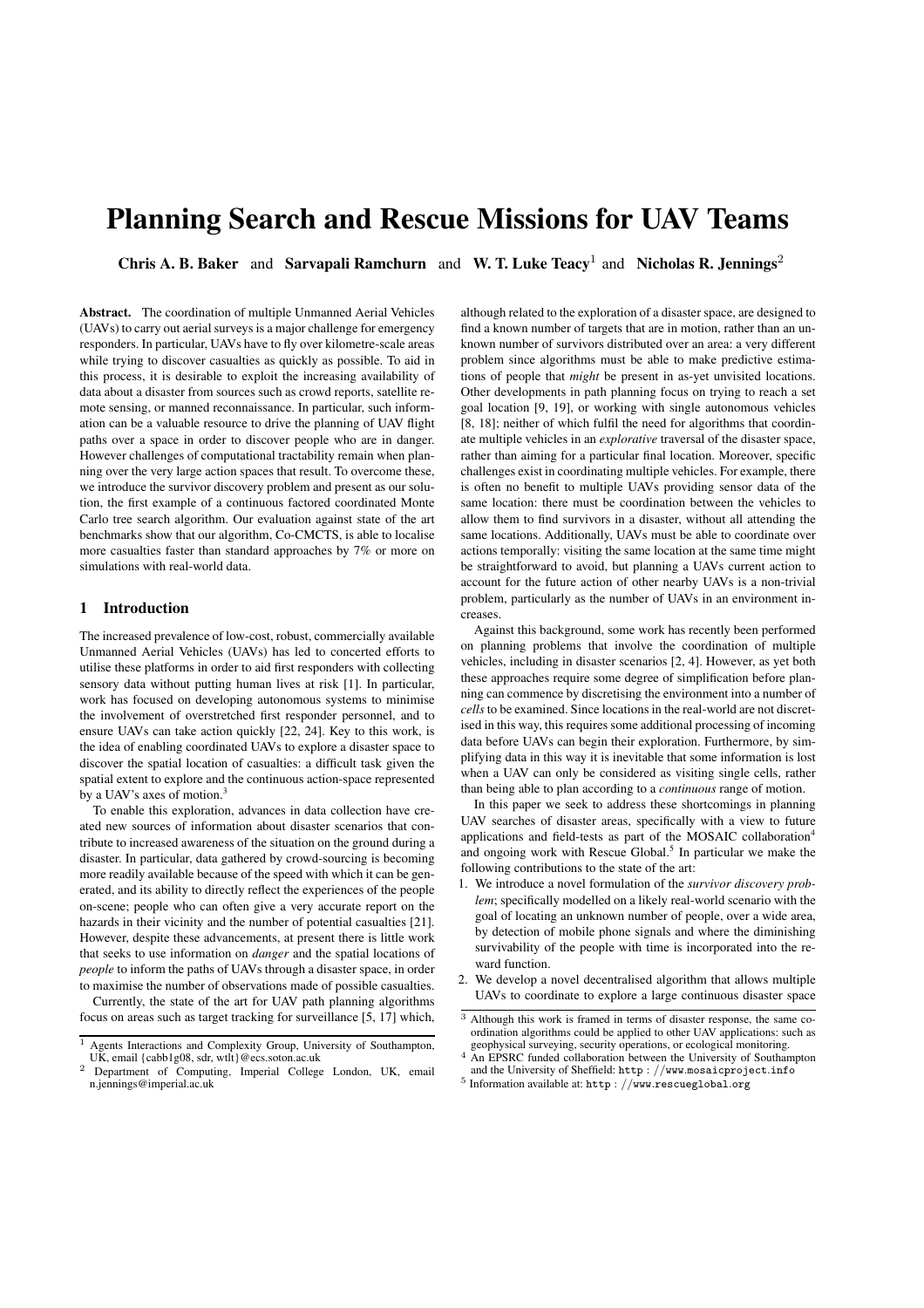under spatial and temporal constraints. Our approach utilises a *belief map—*a term referred to the mapping of spatial locations onto some function that represents numerical data—to represent the presence of people and danger in the environment, and to form the basis of the rewards calculated in the planning algorithm.

3. Furthermore, in order to demonstrate the applicability of our scenario to potential future disasters, we test and evaluate our approach on real-world data (gathered from the 2010 Haiti earthquake) simulating a very large action space, showing consistent gains in survivor discovery of at least 7% compared to benchmarks, with higher gains of around 20% for scenarios with additional UAVs.

In the following sections we first outline the current state of the art areas of research in autonomous path-planning and exploration. Next, we introduce the specific formulation of the environment model and UAV behaviour considered in our simulations, before introducing the continuous form of our coordinated Monte Carlo treesearch algorithm. Following this, we present empirical evidence to substantiate the benefits of this approach, before concluding and discussing future work and applications we will explore.

## 2 Background

In order to best use UAVs to aid responders in disasters they must be able to plan paths autonomously, as a group, in a decentralised manner. This is particularly important given the implications of a UAV failing in the field: any centralised system that relies on a single UAV (or other central coordinator) will fail entirely if that central point fails; whereas a decentralised system can—in principle—continue to function as UAVs are removed. Furthermore, as we have already indicated, it is beneficial to use prior information about the area to inform the flight paths of UAVs in order to maximise the likelihood of discovering survivors. Currently, work on path planning in robotics focusses primarily on reaching goal locations and frequently formulates path planning as a control problem [14]. Conversely, in a disaster scenario there need not be any final end-point to a UAV's path planning; rather the length of the exploration may be constrained by—for example—battery life, and the number of people to be discovered must be maximised over the length of the path. Alternatively, much work has also been done to enable the use of vision algorithms and belief data to track mobile targets or map an area [20]. However, this area of research often focusses on locating a known number of targets, or covering a bounded space for the purposes of mapping. These foci are not relevant in a scenario where an unknown number of people are distributed over an already-mapped (but very large) area, as is frequently the case with displaced populations during and after disasters.

Against this background, we find closer similarities with work on solving Markov Decision Processes (MDPs); specifically where locality of UAVs can be used to reduce calculation overheads. In particular, the generality of MDP formulations suits our construction of a simulation environment where we are provided with numerical data used for a belief map; and MDPs in general have a number of well-explored algorithmic solutions available. Specifically, work by [2] utilises factored tree-searches for partially observable MDP solutions; exploiting problem structure to allow factorisation in a way reflective of local state spaces and interactions. In a similar way, we use factored trees in this paper to represent the available actions of UAVs in a disaster environment, factoring the value of locating people between UAVs within spatial proximity of each other. However, our work deals with a continuous state-space (in this case representing the continuous range of actions available to a UAV at

any given time); as well as a detailed model of the scenario specifically geared towards UAV applications. This requires significant changes to the existing approach in [2] and [4], primarily in applying sampling of the continuous action-space while still allowing UAVs to coordinate with one another. Crucially, discrete approaches to MDP solutions require some form of recognition that a particular set of actions has been entirely explored: clearly where a continuum of actions exists this cannot be said to be true, since the number of individual actions available for selection is infinite. As such we have had to adapt different approaches usually applied to planners dealing with continuous spaces [11, 25] into the regime of coordinated exploration.

# 3 Scenario Model

The overarching aim of disaster response work is to minimise the loss to human life in the disaster area. Currently, we perceive there to be a lack of suitable environment models that fully characterise this problem and express it in terms of sensing technology and UAV behaviour that already exists. To this end, we introduce a novel formulation for the exploration of a disaster situation where we require that UAVs focus on areas of perceived danger, but also where these regions intersect with likely occupation by people. The rationale here, is that data about a region containing known hazards (for example, high levels of radiation or presence of fire) is only useful in preserving human life when it is known or believed that there are likely to be persons in the vicinity of a hazard; or will be at some future time. We give the example of radiation as a possible manifestation of danger in a disaster scenario. In principle, we can extend this to any phenomenon that is present over an extended area and represents some risk to human life. This general approach could then represent several types of hazard in a disaster area, such as flooding, chemical spills, or risk from earthquake-damaged buildings. At this point, we consider the location of such hazards as static. Such an assumption can be justified in scenarios with slow-changing conditions (relative to the time taken by the UAVs to explore).

We will now outline the formulations describing the state of the environment, and the actions available to the UAVs in our simulations.

## 3.1 Environment Model

In considering a model for the distribution in space of a number of civilian casualties, we exploit the ubiquity of mobile phone ownership and assume the use of mobile phone signals as proxies for the presence of a person. As well as having precedent in previous use in disaster scenarios [15, 26], this has the specific advantage of allowing identification of individual sources using unique identifiers associated with each handset. While a priori knowledge of the number of victims in a given area might be unavailable, first responders can maintain a belief distribution over unobserved victims while also attempting to isolate signals that have been observed, in order to reduce the uncertainty in the location of victims.

As a result, we explicitly envisage a scenario where UAVs are equipped with some form of detector capable of providing a (noisy) estimate of the range of individual unique phone signals. Specifically, we seek to localise the expected position of victims in order to reduce the time taken by search and rescue teams to find (and subsequently rescue) them. In more detail, we associate the uncertainty of a person's location with time taken to search the area for that person. By moving the detectors around the space, the expected location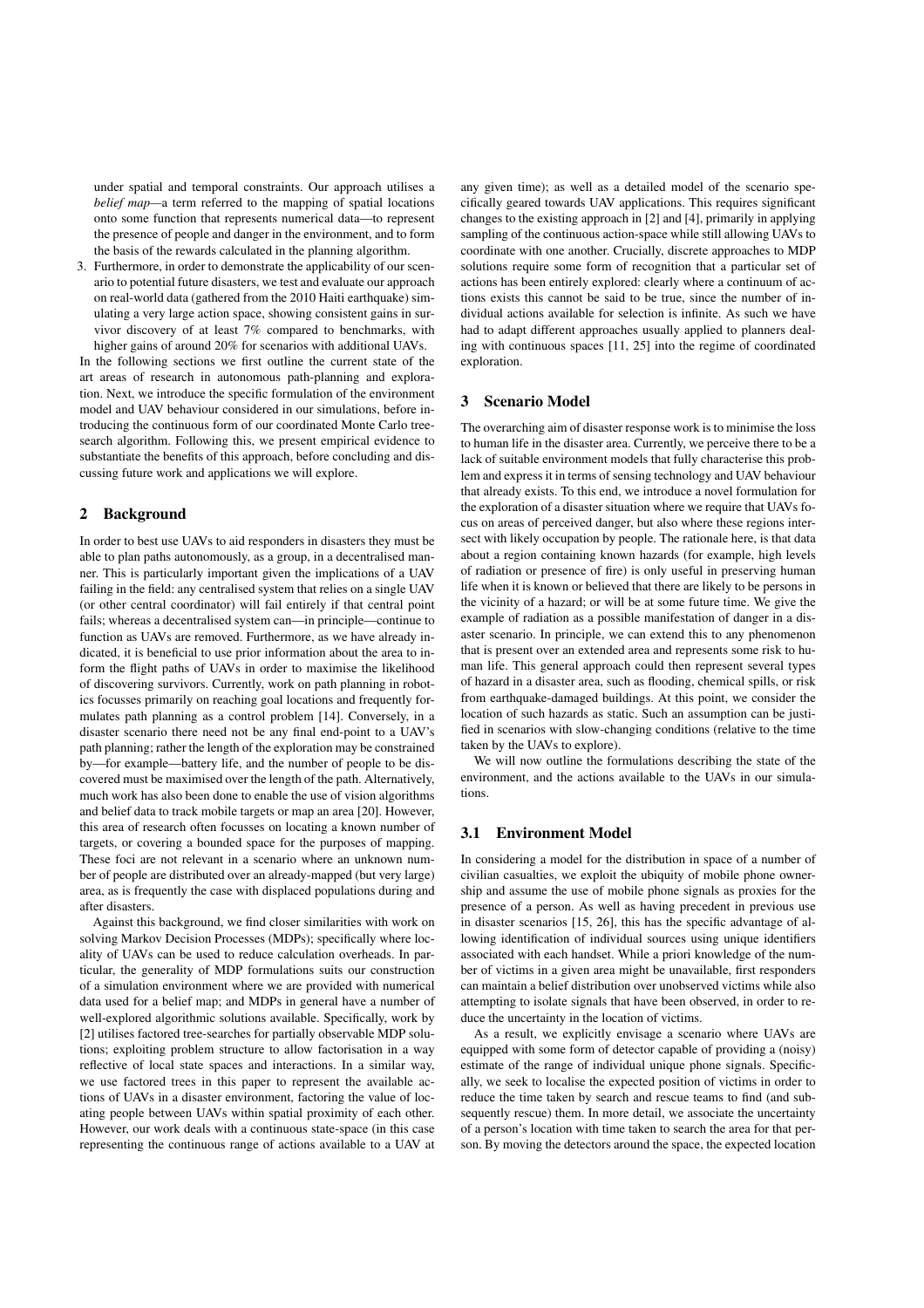value can be determined with higher precision; effectively reducing the area to be covered (and thus the time taken) by rescue services from a large initial area to a much smaller location.

We consider a search area containing a number of signals  $s \in S$ indicating the presence of people in some *danger* (mapped spatially by a two dimensional scalar function  $\mathcal{D}: \mathbb{R}^2 \mapsto [0, 1]$ ), corresponding to their expected likelihood of dying within the next time-step *t*. The reward we gain *R* is related to the number of people we hope to observe, their likelihood of survival, and a discovery time *t* indicating how long it would take to rescue any victim:

$$
R = \sum_{p_i, d_i \forall s_i \in \mathcal{S}} p_i \cdot (1 - d_i)^t
$$

where  $d_i \in \mathcal{D}$  and  $p_i \in \mathcal{P}$  represents the expected number of people for a given signal  $s_i \in S$ . Each signal  $s_i$  is mutually distinguishable from other signals, and the magnitude of each can be sensed by UAVs within a set radius. In the first instance we assume a relatively flat prior belief of victim position, implying a long time to locate an individual. However, with a set of observations (*O*) of—for example—the strength of a mobile phone signal some estimate can be made of the location of a person; effectively reducing the time to locate them. We denote this using a *time to find* parameter  $t_f$  that decreases linearly with the estimated area of the location of an individual phone signal.

As such, at any given time our reward is then:

$$
\sum_{p_i, d_i \forall s_i \in \mathcal{S}} p_i \cdot (1 - d_i)^{t_f(O)}
$$

whereas projecting reward to any arbitrary time in the future we have for a series of observations at time *t*:

$$
R_{known} = \sum_{p_i, d_i \forall s_i \in S} p_i \cdot (1 - d_i)^{t_f(O_t) + t}
$$

By collecting information on signal sources we can use a population Monte-Carlo (PMC) [7] to model the likely locations of a person, which increases in precision as more measurements are taken, explicitly reducing  $t_f$ . Thus reward is fundamentally a function related to the danger at a given location believed to contain a victim, and the precision with which the location of that person is known. Planning can be performed by simulating the result of measurements on the probability distribution for each person and extrapolating the effect on *t<sup>f</sup>* in each instance.

To account for signals we have yet to observe, we include a term for the *expected* number of victims outside of the range of observations. In principle the search area for such victims would be the entirety of the area over which observations have yet to be recorded, since the positions of the victims are known with no localisation whatsoever. Thus for a continuous distribution of expected people (*pe*):

$$
R_{unknown} = \int p_e(x, y) \cdot (1 - d(x, y))^{t_f} dx dy
$$

The global reward function at time *t* then simply becomes the sum of the two components:

$$
R_{total} = R_{known} + R_{unknown} \tag{1}
$$

It is worth noting that since the formulation of reward from the population Monte-Carlo simulation is essentially separate from the tree-search function outlined below, the two are (in general cases) separately applicable.

## 3.2 UAV Behaviour Formulation

We consider simple UAV flight dynamics—including minimal constraints on performance—since the focus of our work is on planning rather than constraint optimisation, and because restrictions on UAV behaviour can be included in subsequent iterations of the model as constraints on the reward function. Thus the set of UAVs  $U = \{u_1, \ldots, u_m\}$  traverse the space in iterations of a fixed distance  $\delta$  per time-step  $t$  (i.e. at fixed speeds and altitudes); with a continuous domain of available angles available to determine the direction of the next action. The action vectors enabling UAV  $u_k$  to move at the next time step is defined as  $a_k = (a_{k\alpha}, a_{k\beta}, a_{k\gamma}, \ldots)$  where each Greek index can be interpreted as an angle between  $0^{\circ}$  and  $360^{\circ}$ . In theory the cardinality of  $a_k$  is infinite, but as detailed below we use continuous space tree-search methods to restrict our search to finite subsets. Each UAV selects a sequence of actions to produce its trajectory  $T_k = [a_k(t = 1), a_k(2), \ldots, a_k(t_{end})]$  (for a trajectory that ends at time *tend*); which together form the set of all trajectories  $\mathbf{T} = \{T_1, \ldots, T_m\}$ . Thus the collective goal of the UAVs is to plan a set of trajectories to satisfy:  $T^* = \arg \max_R R(T)$ .

## 4 The Coordinated Continuous Monte Carlo Tree-Search Algorithm

In choosing Monte-Carlo tree search as the basis for our solution, we note its ability to sample very quickly from large state spaces (traditionally used in solving games), and the flexibility with which it can be applied to general problems [6]. To do this we exploit locality between UAVs to factor the search space into local joint-action trees. Furthermore, we allow trees to coordinate over shared factors (that is, UAVs in multiple trees) using the max-sum algorithm [23] by exchanging messages to express the local reward gained by UAVs taking particular actions at future times. In other words, when selecting which node in a tree to expand the individual trees are coordinated over their shared UAVs to select mutually nonconflicting actions that are maximally beneficial to both trees.

At this stage, we design the algorithm to plan on-line and recalculate the optimum action at each time-step. In this way we have built-in robustness to temporal changes in the map (as well as not requiring a priori knowledge of future coordination requirements). We currently run simulations in a centralised fashion—insofar as they are performed on a single computer—but with allowances for multiple parallel threads representing the different individual calculations for each portion of the factored utility. In addition, we note that the nature of the max-sum coordination is such that UAVs are not required to have perfect information: it is sufficient that they know their local utility and are able to share this with local neighbours.

Specifically, we introduce an additional step to the standard MCTS process of tree growth. This growth is typically summarised: node *selection*, *expansion*, *rollout* or simulation, and *backpropagation* [6, 16]. Most significantly, we modify the selection process to determine which node to expand by coordinating in parallel between trees via max-sum. We detail our approach in the following subsections.

#### 4.1 Tree Construction

At each timestep in the simulation, the coordinated MCTS (Co-MCTS) algorithm begins by calculating which UAVs require coordination with their neighbours, leading to the form of the UAVbased factor graph constructed in the joint-action creation function  $J$  (Line 3), detailed fully in Algorithm 1. This is performed to establish whether coordination is needed in a given UAV's locality: where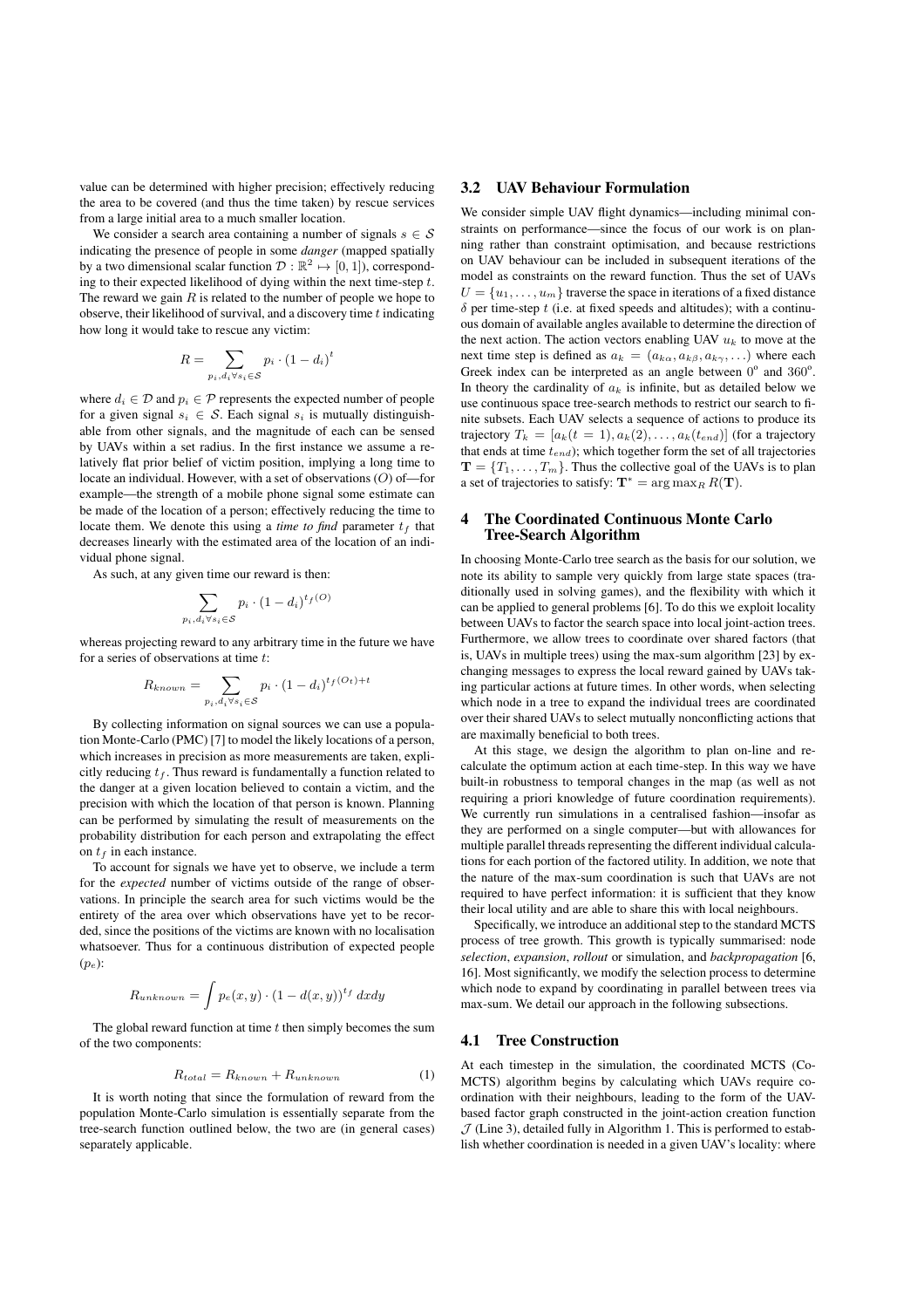a UAV is spatially isolated from neighbouring UAVs, a local tree is grown. The resulting groups of UAVs will form the basis of the factor graph used in the max-sum calculation (Line 13 in Algorithm 1). The result of  $\mathcal{J}$  is represented formally by a set  $N = \{n_1, \ldots, n_f\}$  that represents the domain of the factor nodes to be coordinated. Specifically, each member of *N* contains a set of actions corresponding to a group of UAVs that require coordination. In this case, the corresponding element in *N*—say *ni*—would be the set of actions available to these UAVs:  $n_i = \{a_1, a_2, \ldots, a_k\}$ . Trees are grown for each  $n_i$  in *N*, each of which in turn represents the factors in the max-sum graph connected to the variables representing the available actions of the UAVs. In more detail, trees are grown for each joint-utility between interacting UAVs, and coordination between trees is performed when trees share access to a given UAV. Individual nodes in the tree  $n_i$  will be indicated as  $n_i^{(k)}$ , or from any arbitrary tree by  $n^{(k)}$ .



Figure 1. An example of four UAVs  $(u_{1-4})$  interacting via a max-sum factor graph. Trees are grown for  $n_1$  and  $n_2$ .

An example max-sum factor graph is represented in Figure 1. Here, four UAVs may interact at the next time-step in the following sub-sets:  $\{u_1, u_2, u_3\}$  and  $\{u_3, u_4\}$ . As such, the algorithm maintains two joint trees for these sets, represented as the utility nodes  $n_1$ and  $n_2$ , which must coordinate over the action of the UAV common to both: *u*3. Framing this in terms of the action selected as a result of the tree-search, the coordination serves to ensure the two trees select an action for  $a_3$  that is both mutually beneficial to both factored reward functions, and also the same; since  $a_3$  can only take a single action at the next time step, the two trees must "agree" on what this action is.

## 4.2 Node Selection and Expansion

Algorithm 1 begins with the creation of the root nodes representative of each factor seen in Line 6, which are recorded in the set *N<sup>r</sup>* (Line 4). Following this, the creation and growth of branches is performed  $\Delta$  times inside the loop beginning at Line 8. This begins by exploring down each tree, starting from the root node, to determine which node to branch on next. Node selection is performed in accordance with standard progressive widening [11, 25], where we sample randomly from the action set of a node up to a limit of *K* actions per node, with *K* defined as in [10] to be a parameter of constants  $C > 0$  and  $\alpha \in (0, 1)$  and the time of simulation *t*:  $K = Ct^{\alpha}$ .

Line 9 introduces the current set of nodes (across all trees) to be expanded next, *Nnext*, and Line 10 creates the set of previously expanded nodes *Nprev*. At Line 13 the max-sum algorithm is used to maximise the value of rewards (as per Equation 1) the actions over each  $n_i$ , returning a vector of favourable actions  $a^*$  =  $(a_1^*, a_2^*, \ldots, a_m^* \mid a_k^* \in a_k)$ . Since each  $n_i$  depends on a subset of actions, the function select $(n^{(k)}, a^*)$  serves to return only the actions

corresponding to a given  $n^{(k)}$ . This is then used as the argument to create the new expansion to a node in *Nnext* in Line 16.

Algorithm 1 Coordinated MCTS  $CoMCTS$   $(U, D, t = 0)$ 1. for *t* in  $[1, \ldots, t_{end}]$ <br>2. //Creation of factor gr 2. //Creation of factor graphs given UAV locations//<br>3.  $N \leftarrow \mathcal{J}(U)$ 3.  $N \leftarrow \mathcal{J}(U)$ <br>4.  $N_r \leftarrow \emptyset$ 4.  $N_r \leftarrow \emptyset$ <br>5 for *n* in for  $n_i$  in  $N$ 6. append $(N_r) \leftarrow n_i^{(0)}$ 7. endfor<br>8. for  $ea$ for *eachstep* in  $[1, \ldots, \Delta]$ 9.  $N_{next} \leftarrow N_r$ <br>10.  $N_{area} \leftarrow \emptyset$ 10.  $N_{prev} \leftarrow \emptyset$ <br>11. while  $N_{next}$ while  $N_{next} \neq \emptyset$ 12. //Max-sum coordination returns best actions for shared factors//<br>13.  $a^* \leftarrow \text{maxsum} (N, N_{next})$ 14. for  $n^{(k)}$  in  $N_{next}$ 15. //Actions relevant to  $n^{(k)}$  selected// 16.  $n_{new}^{(k)} \leftarrow$  expand  $\left(n^{(k)}, \text{select}\left(n^{(k)}, a^*\right)\right)$ 17. **if** expansions  $\left(n^{(k)}\right) \geq K$ 18. remove  $(n^{(k)}, N_{next})$ 19. append  $(n^{(k)}, N_{prev})$ 20. endif<br>
21. endfor<br>
22. endwhil<br>
23. for  $n^{(k)}$ endfor endwhile 23. **for**  $n^{(k)}$  in  $N_{prev}$ <br>24. //Simulation (rollo 24. //Simulation (rollout) and backpropagation of results//<br>25. rollout( $n<sup>(k)</sup>$ ) 25. rollout $(n_{new}^{(k)})$ 26. backpropagate $(n_{new}^{(k)})$ 25. Forbod<br>
26. backp<br>
27. endfor<br>
28. endfor<br>
29. for  $n_i$  in endfor 29. for  $n_i$  in N<br>30.  $a*_i = (b$ 30.  $a*_i$  = (bestactions  $(n_i)$ )<br>31. **endfor**<br>32.  $t \leftarrow t + 1$ endfor  $t \leftarrow t + 1$ 33. endfor

Although not explicitly tested, we note that this approach ensures communications between UAVs need not be excessive. We note existing literature has shown at-length that max-sum in particular is robust to low bandwidth and irregular message-passing [12, 13, 23]. In practice we envisage that where UAVs share a tree a single UAV will handle the growth and planning of the joint actions.

## 4.3 Rollout and Backpropagation

The rollout portion of the MCTS (line 25 in Algorithm 1) is traditionally a coarse estimate of the affect of future actions as the result of exploring a particular node in the action space, although some more recent work has focussed on principled simulations using existing MCTS techniques [3]. In this example, we base the rollout on a random-walk through the action space starting at the node just expanded, biased in the direction of the last action taken. This method has the benefit of showing not just the contribution of any random series of actions, but of taking more actions similar to the one represented by the frontier node (for each UAV). Intuitively, a purely random rollout from one node in a joint action tree will be insignificantly different from a rollout from any similar node. Conversely, our rollout policy contributes to the exploration value of a node by indicating possible future reward through continued tree expansion with a preference for repetitions of the action itself.

Finally the rewards calculated at the leaf nodes are backpropagated up the tree towards the root by iteratively updating cumulative average rewards for each upstream node (Line 26). This is unchanged from classic MCTS.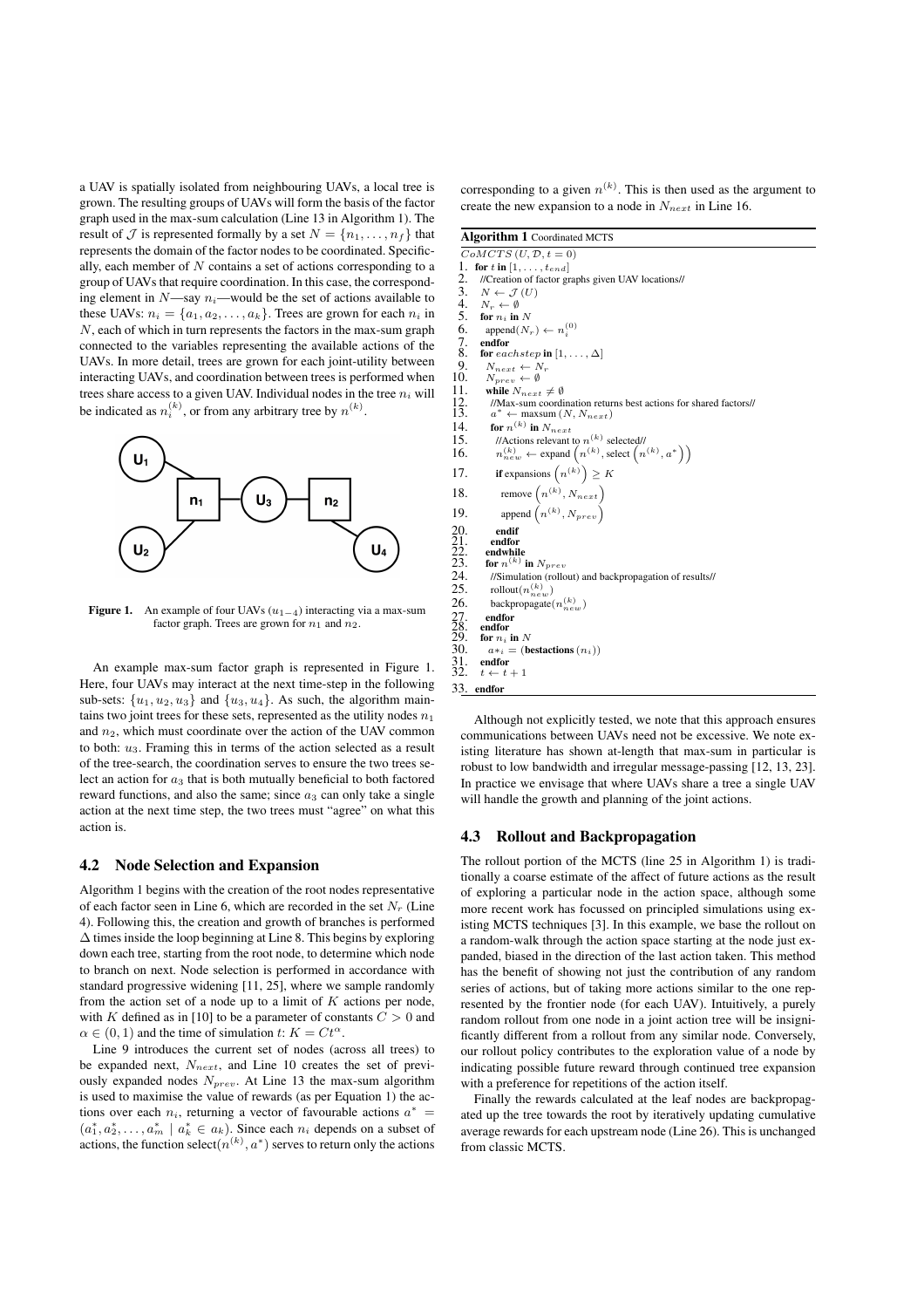## 5 Empirical Evaluation

To verify the performance of our algorithm on data relevant to realworld disaster scenarios, we used data from the Ushahidi project [21] produced from crowd-sourced information during the 2010 Haiti earthquake to generate  $D$  and  $S^6$ . This dataset was selected as it represents one of the largest available sources of information about spatial distributions of people and damage to buildings from any recent natural disaster. Furthermore, with increased interest in simple systems that allow crowds to provide data using their phones very quickly after a disaster takes place, the prevalence of such datasets will invariably increase in future; further underscoring the importance of testing our algorithm on this type of data. Specifically, we extracted the level of damage and coordinates of buildings in a 2km square centred on the capital, Port-au-Prince. Damage was rated based on crowd reports on a scale from 1 to 5, with 5 being most severe.



Figure 2. Danger  $D$  as a function of position, created from Ushahidi dataset centred over Port-au-Prince. Dimensions of 2*km* along each side.

We then constructed a decomposed grid world of size  $200 \times 200$ of  $10m \times 10m$  cells, to form the basis of the danger function  $D$ . Since damaged buildings represent an estimate of the damage in an area and thus, the danger to the victims on the ground, we formed a belief map of danger to the populace by summing the total number of buildings above a threshold level (set to a crowd report of damage 3 and above) in each cell, before multiplying by a common factor to convert the data into a map representative of expected fatalities (noting the constraint imposed by the domain of *D*). The environment is displayed in Figure 2 with a scale showing the value of *d* in each location. In calculating values for use in the reward functions, the value of danger is based on the mean expected position of the signal based on the data collected. Where the spatial location is not yet clearly established we have found that empirically the change in spatial danger was smooth enough that nearby values tended to be close to the final estimated value of *d<sup>i</sup>* in most cases.

Assuming a UAV speed—typical of quad rotor vehicles—of  $10ms^{-1}$  amounts to the traversal of one action of moving  $\delta = 10m$ 

in one timestep of one second. We typically simulate UAV searches over time horizons of *tend* = 1000.

The performance metric used is the percentage reduction in the time for total cumulative discovery time  $t_f$  (averaged over the number of UAVs) since it best reflects the ability of the UAV search to pinpoint victims for rescue. We benchmark against a similarly coordinated—but discrete—MCTS implementation, where the action space of the UAVs is restricted to moving between the cells forming the danger-function environment. This scenario poses similar challenges of coordination in large action spaces but benefits from existing work that deals with factored finite-space tree-search [2], and has already shown its efficacy in planning over the Ushahidi dataset [4].



Figure 3. Result of randomised starting position tests for each of the continuous coordinated MCTS, discretised (cellular) coordinated MCTS and a simple lawnmower sweep-search; performed  $10^6$  times. Results indicate reduction in  $t_f$  averaged over the four UAVs in the scenario.

An initial simulation with four UAVs in randomised start locations on the map shown in Figure 2 is shown performing against a discretised coordinated MCTS implementation (as described in [4]) and a simple lawnmower-style sweep search over the area for comparison. This shows a gain of around ~7% over a discretised search space (Figure 3). We note that computation time of tree growth on the order of hundreds of nodes typically took less than half a second, demonstrating that computational complexity is not excessive.

Furthermore, we are able to demonstrate the consistency of our approach on addition of further UAVs to the simulation. Intuitively the reward gained by each UAV in a well-coordinated algorithm should suffer fewer diminishing returns when adding more to the scenario. In detail, this is because any additional UAVs should still localise close-to the same number of people as other UAVs in the environment, if they coordinate the exploration task effectively as a group. If they do not, one would expect additional UAVs would explore the same regions of the disaster space as those already present: which, as discussed previously, offers negligible improvements to the global reward function when compared to localising previously un-seen casualties. We demonstrate in Figure 4 that additional UAVs results in a slower decrease in observed reward than in the discretised action space. Most notably at 5 UAVs the difference in performance pervehicle is approximately 18% in favour of the continuous algorithm. This benefit is due to the continuum of actions available being less restrictive than in a cellular decomposition of the search area; allowing more effective coordination.

<sup>6</sup> Available from http : *//*www*.*ushahidi*.*com